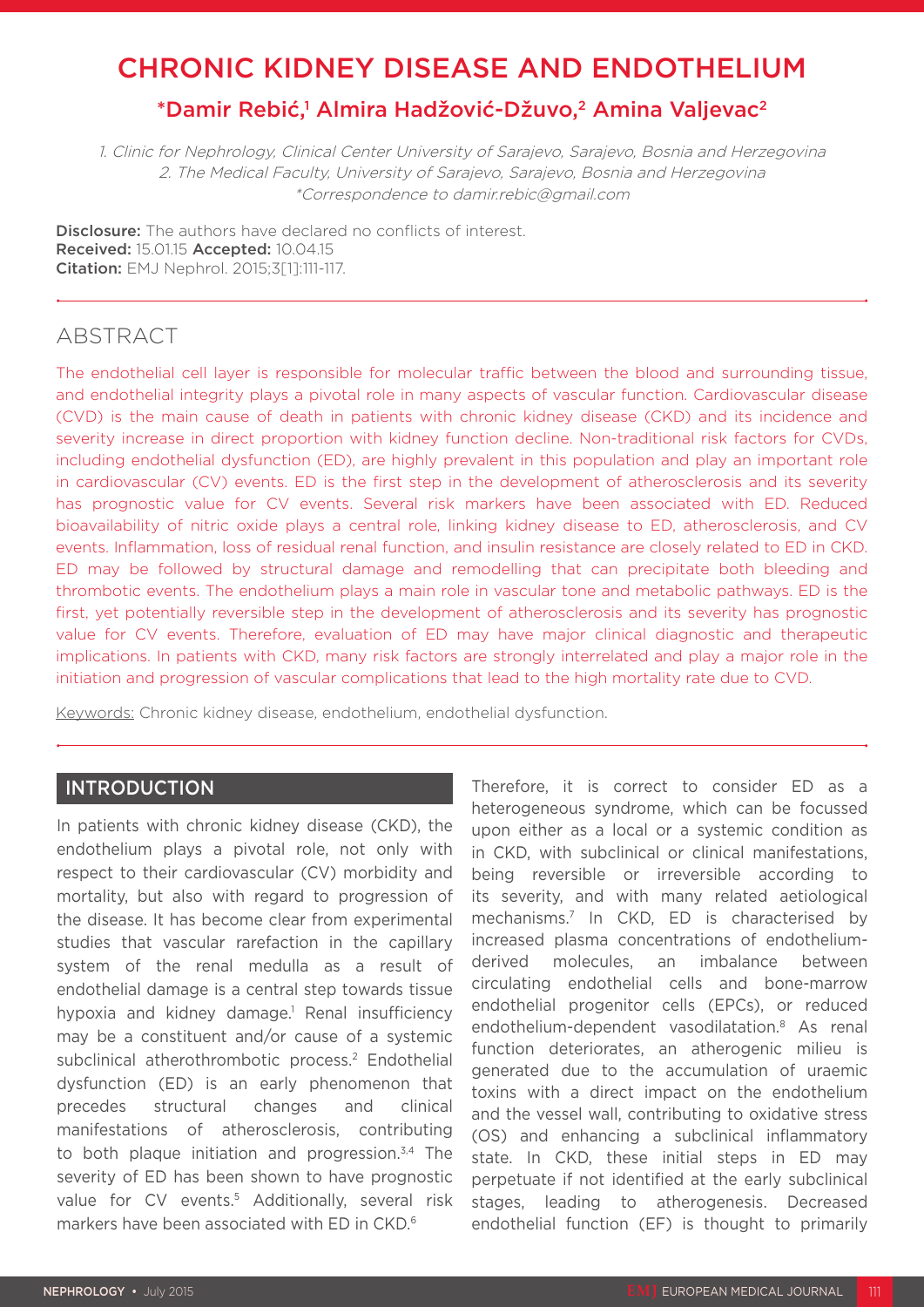reflect a decreased bioavailability of nitric oxide (NO), a molecule with vasodilatory and antiatherosclerotic properties.9 Asymmetric dimethylarginine (ADMA), an endogenous inhibitor of NO synthase, is involved in atherogenesis, is primarily cleared by the kidney, and is elevated in CKD.10 ADMA is considered as an independent predictor of ED and poor outcome in dialysis patients.<sup>11</sup> Thus ADMA, as well as its catabolising enzyme dimethylarginine dimethylaminohydrolase, could be a potential treatment target in clinical trials aimed at reducing the loss of kidney function in CKD patients. Various mechanisms have been implicated in the impaired endotheliumdependent relaxation.

Endothelin-1 (ET1) has two direct renal actions: causing renal vasoconstriction (via endothelin type A [ETA] receptors) and tubular sodium and water loss (via endothelin type B [ETB] receptors), which probably reflect separate sites of production in renal blood vessels and tubules. ETA antagonism alone, and/or combined ETA/ETB blockade, reduces CKD progression. Based on strong preclinical data, several clinical trials using ETA antagonists were conducted. Small trials involving acute intravenous endothelin receptor blockade suggest that ETA but not ETB blockade exerts protective renal and vascular effects in CKD patients. A large Phase III trial (A Study of Cardiovascular Events in Diabetes [ASCEND]) examined the effects of avosentan, an endothelin receptor antagonist, on renal disease progression in diabetic nephropathy.12 Proteinuria was reduced after 3-6 months of treatment. Several Phase II trials using avosentan at lower doses than in ASCEND, atrasentan, or sitaxsentan (the latter two being highly ETA-selective) showed reductions in proteinuria in addition to renin-angiotensin system blockade. Infrequent and clinically insignificant fluid retention was observed at the most effective doses. Additional trials using ETA blockers are ongoing or being planned in patients with diabetic nephropathy or focal segmental glomerulosclerosis.12,13 There is much optimism regarding their clinical benefit, although 'hard' renal outcomes analysing renal function remain to be determined. Finally, consideration needs to be given to conducting trials examining the effects of ETA receptor blockers in dialysis patients.

Additionally, albuminuria is a predictor of increased CV risk. Albuminuria is strongly associated with increased levels of pentraxin 3, an inflammatory mediator predominantly produced by endothelial cells, macrophages, and adipocytes in response to pro-inflammatory signals.<sup>14</sup> This suggests that it may have an additional role in the atherogenic process common to inflammatory mediators.15 Because of its extrahepatic synthesis, pentraxin 3 levels are believed to be an independent indicator of disease activity occurring directly at sites of inflammation and linked to ED. Detached circulating endothelial cells may serve as potential markers of endothelial damage in CKD. In CKD there exists an impaired migratory activity and/or decreased numbers of these cells, which may have a role in neovascularisation of ischaemic tissue and the progression of atherosclerosis and cardiovascular disease (CVD).<sup>16</sup> An imbalance between the numbers of circulating endothelial cells and EPCs seems to exist in CKD.15 This imbalance may contribute to the pathogenesis and progression of atherosclerosis.

#### The Endothelium and Oxidative Stress

Uraemia is a pro-oxidant state. Lipid peroxidation, oxidative modification of proteins and carbohydrates, and certain uraemic toxins themselves have been implicated in ED in CKD.17 Moreover, numerous defects in antioxidant systems lead to a decrease in the depuration of reactive oxygen species. OS appears to start early in CKD,<sup>18</sup> but total antioxidant capacity has been observed to be exceeded only in end-stage renal disease (ESRD), suggesting that production of reactive oxygen species starts overcoming its clearance at the beginning of the decline in renal function. Reactive oxygen species react with and deactivate NO. Reduced bioavailability of NO as a resultant of ED enhances the development and maintenance of hypertension by augmenting systemic vascular resistance by increasing adrenergic tone, volume expansion and vascular smooth muscle cell proliferation, matrix accumulation, and vascular remodelling, which are inhibited by NO and promoted by free radicals.<sup>19</sup> OS increases production of ET1 and the cytosolic concentration of calcium, thereby increasing vascular smooth muscle tone, systemic vascular resistance, arterial pressure, and accumulation of matrix proteins.20

#### The Endothelium and Inflammation

The causes of the high prevalence of inflammation in ESRD are multifactorial and include decreased renal function, volume overload, comorbidities, intercurrent clinical events, and dialysis-associated factors.21 An acute-phase reaction may be a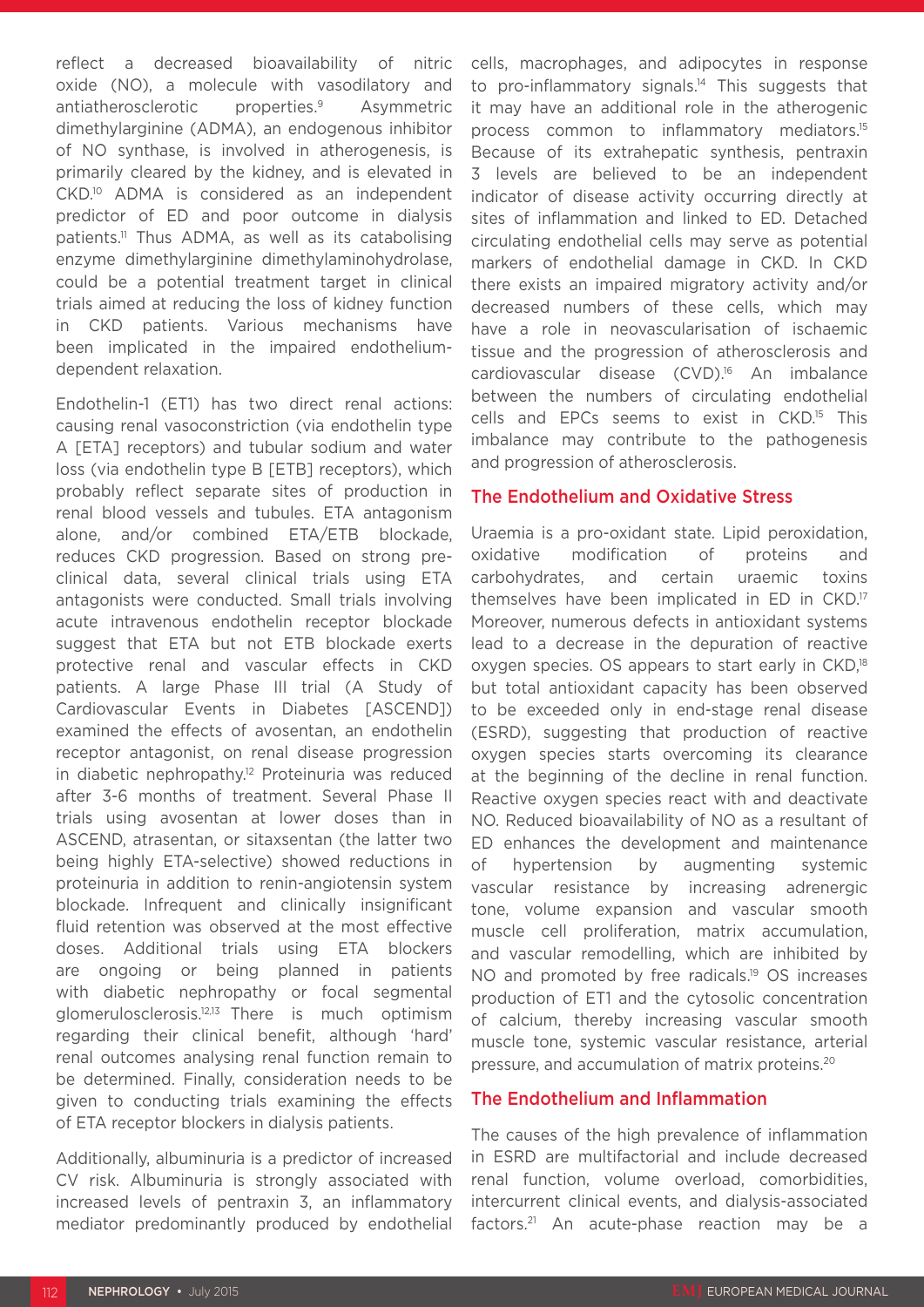direct cause of vascular injury. Pro-inflammatory cytokines play a central role in the genesis of both CVD and malnutrition in ESRD.<sup>22</sup> Inflammation (which is interrelated to OS, ED, wasting, and insulin resistance) has been suggested to be a significant contributor to CVD in ESRD. It is difficult to define systemic inflammation in CKD patients because there is not a 'gold standard' inflammatory marker. Several different inflammatory biomarkers, such as high-sensitivity C-reactive protein (CRP), have been shown to independently predict mortality in these patients.<sup>21</sup> Although CRP is the most frequently used in clinical trials, it is at the end of the inflammatory cascade and many early inflammatory processes are underdiagnosed. Therefore, several authors adopted the coincidental elevation of CRP and a pro-inflammatory cytokine (e.g. interleukin 6 [IL-6], matrix metallopeptidase 9, tumour necrosis factor alpha  $[TNF-\alpha]$ ) plasma level as definition of inflammation. Elevated CRP relates to long-term prognosis in both patients with coronary artery disease and in apparently healthy men due to a blunted systemic endothelial vasodilator function. CRP has also been suggested to be a mediator of atherogenesis.23 Therefore, the identification of elevated CRP levels as a transient independent risk factor for ED might provide an important clue to link a systemic marker of inflammation to atherosclerotic disease progression.20 Chronic inflammation therefore emerged as a potential mediator between microalbuminuria and macrovascular disease. Pentraxin 3 is an inflammatory mediator produced by endothelial cells that may have a role in atherogenesis. In two cohorts: Stage 5 CKD and Type 2 diabetes with normal renal function, pentraxin 3 was found to be independently associated with proteinuria. Moreover, both pentraxin 3 and proteinuria were associated with ED in patients with Type 2 diabetes.<sup>22</sup>

#### The Endothelium and Uraemic Toxins

During the development of the uraemic syndrome, loss of kidney function is accompanied by deteriorating organ function attributable to the accumulation of uraemic retention solutes. Compounds that exert an adverse biological impact are called uraemic toxins.<sup>24</sup> Uraemic toxins provoke OS, inflammation, hypertrophy, constriction, and coagulation through various mechanisms.25 Uraemic toxins can activate the endothelium to produce the following effects: vasoconstriction (via ADMA, advanced glycation end products [AGEs], and homocysteine),

inflammation (via indoxyl sulfate and AGEs), OS (via ADMA, AGEs, and homocysteine), or procoagulant activity. The procoagulant effect of endothelium is characterised by increased procoagulant factors (increased plasminogen activator inhibitor-1 and von Willebrand factor) and reduced anticoagulant factors. It follows then that a diverse group of toxins act on a variety of cell types to provoke OS, inflammation, vascular smooth vessel proliferation and constriction, ED, and coagulation, which account for some of the manifestations of the uraemic syndrome that include hypertension and accelerated atherosclerosis.25 Regulation of vascular tone is also impaired, with decreased endotheliumdependent vasodilatation. CKD also induces OS and inflammation in endothelial cells and production of reactive oxygen species in cultured endothelial cells by the protein-bound uraemic toxin indoxyl sulphate.

#### The Endothelium and Haematological Alterations

An important intermediary in the continued activation of endothelial cells is the interaction of the endothelium with platelets. The activation of glycoprotein IIb/IIIa on the surface of platelets induces the expression of factors such as P-selectin that promote activation of the endothelium.26 EPCs contribute to the repair and structural maintenance of the vascular system. From Stage 1 CKD, a decrease in EPC number and function (hampered adherence, reduced endothelial outgrowth potential, and reduced antithrombogenic function) is observed. This alteration, which may hinder vascular repair and add to the CVD risk, becomes more significant with CKD progression.<sup>27</sup>

Endothelial microparticles (EMPs) may be a reliable marker of subclinical atherosclerosis and arterial stiffness. In children on peritoneal dialysis, lower levels of EMPs and more favourable CV indices were observed when compared with patients on haemodialysis (HD). In these studies, blood pressure (BP) was the most important risk factor for atherosclerosis, and EMPs and BP the most important predictors for arterial stiffness.<sup>3</sup>

Compared with erythropoietin-naïve patients, anaemic patients treated with erythropoietin display increased levels for IL-6 and IL-8, CRP, and TNF-α. Long-term administration of erythropoietin has been associated with decreased levels of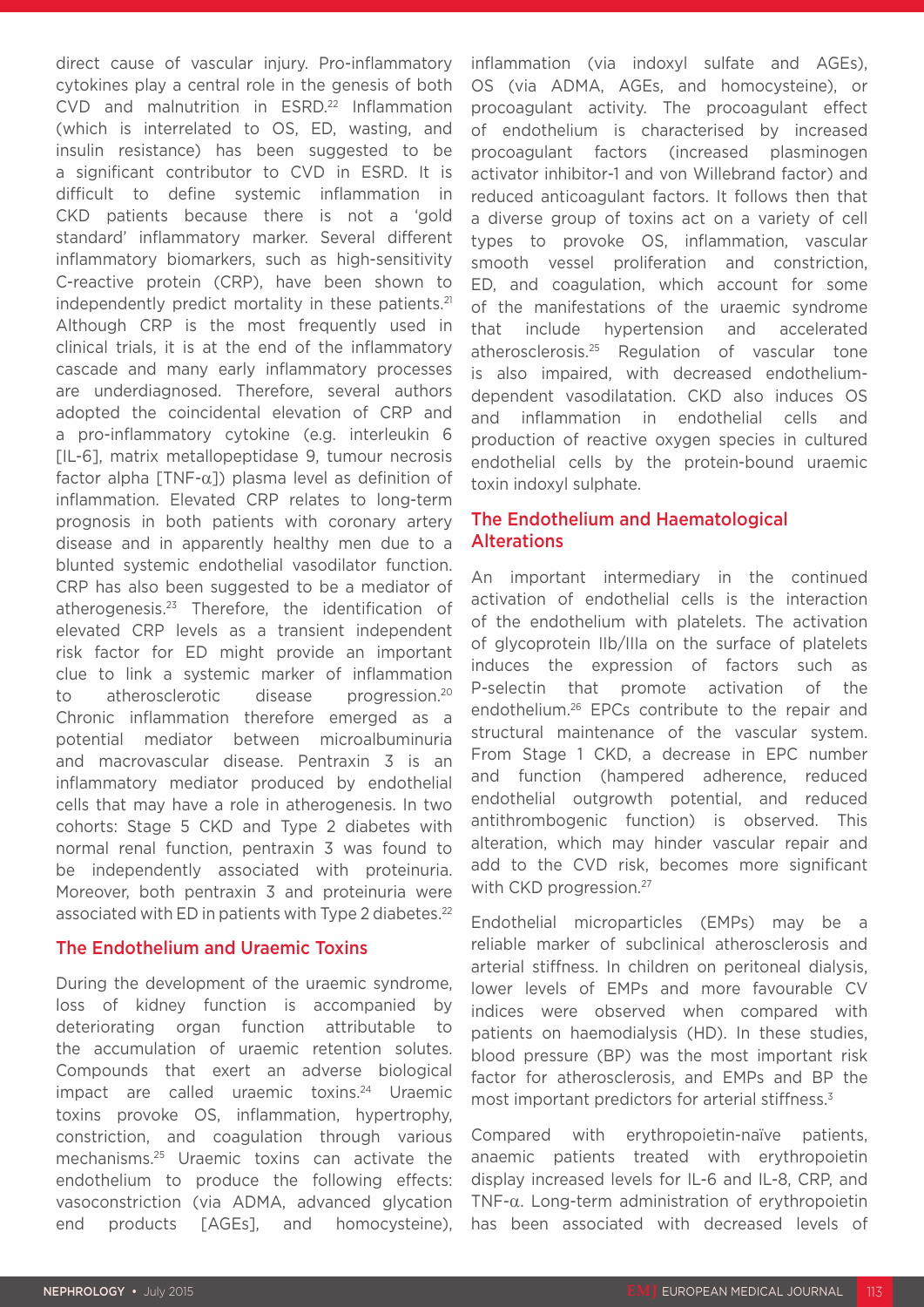TNF- $\alpha$  in dialysis patients, but also with enhanced inflammation and ischaemia-induced neovascularisation via increased mobilisation of EPCs.28 Furthermore, erythropoietin activates vascular smooth muscle cells, endothelium, and platelets, thus enhancing thrombogenicity and causing a loss of vasodilatory potential. In addition, this could be one explanation for the observation of an increased risk for all-cause and CV mortality in patients with higher haemoglobin levels targeted with higher doses of erythropoiesisstimulating agents.<sup>29</sup>

#### The Endothelium and Protein-Energy Wasting

There has been an increase in understanding of the mechanisms causing syndromes of wasting, malnutrition, and inflammation, as well as their interrelationships in individuals with CKD. Approximately 18-75% of patients on chronic dialysis show evidence of wasting.16 This phenomenon has been referred to as uraemic malnutrition, cachexia, and malnutrition– inflammation atherosclerosis syndrome. In CKD, there are conditions resulting in loss of lean body mass not related to reduced nutrient intake and due to nonspecific inflammatory processes, intercurrent catabolic illnesses, nutrient losses into dialysate, and anaemia or its treatment.30 Among the number of disorders that can cause wasting in patients with CKD, inflammation, OS, acidaemia, nutrient losses into dialysate, anaemia, hyperparathyroidism, and retention of uraemic toxins interplay, which, as shown in previous sections, causes ED leading to atherogenesis and CVD. Elevated CV and haemodynamic markers of disease and endothelial stress, such as probrain natriuretic peptide or troponin T, are associated with wasting and inflammation in dialysis patients.<sup>31</sup>

#### The Endothelium and Vascular Calcification

Vascular calcification is responsible for the higher prevalence of CVD in dialysis patients. Consequently, its early detection is truly relevant in this population. Vascular calcification has been historically classified as i) intima calcification associated with atheroma plaques, or ii) medial calcification associated with CKD and disturbances in the metabolism of calcium, phosphorus, and vitamin D (VD). Age, dialysis, past medical history of CVD, atherosclerosis, and inflammation are variables significantly influencing calcification.<sup>32</sup> Recently, the term ossification rather than

calcification of both the arterial intima and media has been proposed for kidney patients.15 The presence of artery ossification is associated with functional estimates of arterial dysfunction, such as NO-dependent vasodilatation in dialysis patients and pulse-wave velocity.<sup>33</sup> Vascular ossification should be considered as a CV risk marker and not an aetiological factor of CVD in CKD.15 Serum levels of calcium and phosphorus have become established risk markers.<sup>34,35</sup> Hyperparathyroidism has also been suggested as a risk factor for and a marker of vascular ossification,35 and VD deficiency is associated with increased early mortality. The best-studied inhibitor of vascular ossification is fetuin-A, the major carrier of calcium ions in the circulation. Only in CKD Stage 5 are low levels of fetuin-A associated with adverse CV outcomes.<sup>36</sup> The ossification regulators matrix Gla-protein, bone morphogenic proteins, osteopontin, and osteoprotegerin promote an early and extensive vascular ossification process, and have been shown to interfere with EF by decreasing NO production and altering the normal anatomy of the vessel wall, rendering the endothelial surface prone to calcium deposition, prothrombotic events, and a more rigid vessel wall.<sup>37</sup>

### Endothelium in Diabetics

Diabetic nephropathy is the leading cause of ESRD. Diabetes mellitus is characterised by generalised ED. However, recent data also emphasise the role of local renal ED in the pathogenesis of diabetic nephropathy. Hyperglycaemia triggers a complex network of signal-transduction molecules, transcription factors, and mediators that culminate in ED.<sup>38</sup> In the glomerulus, vascular endothelial growth factor (VEGF)-A-induced neoangiogenesis may contribute to the initial hyperfiltration and microalbuminuria due to increased filtration area and immaturity of the neovessels, respectively. However, a subsequent decrease in the number of podocytes decreases VEGF production resulting in capillary rarefaction and decreased glomerular filtration rate (GFR). Decreased NO availability also plays a significant role in the development of advanced lesions of diabetic nephropathy through disruption of glomerular autoregulation, uncontrolled VEGF action, release of prothrombotic substances by endothelial cells, and angiotensin II-independent aldosterone production.39 In addition, disturbances in the endothelial glycocalyx contribute to decreased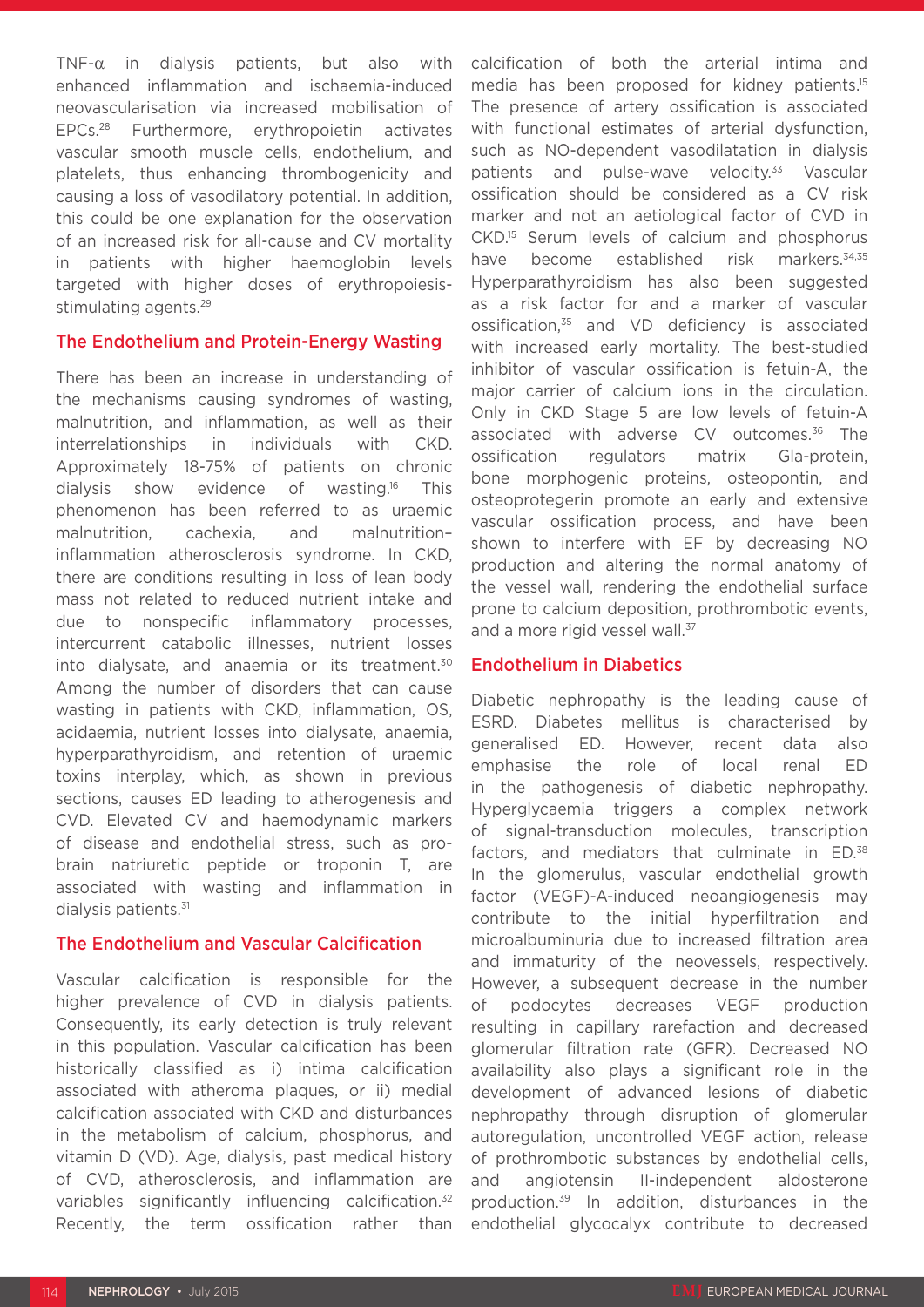permselectivity and microalbuminuria, whereas there is recent evidence that reduced glomerular fenestral endothelium leads to decreased GFR levels. Endothelial repair mechanisms are also impaired in diabetes since the number of circulating EPCs is decreased in diabetic patients with microalbuminuria. Finally, and in the context of elevated profibrotic cytokine transforming growth factor-β levels, endothelial cells also contribute to the detrimental process of fibrosis in advanced diabetic nephropathy through endothelial-to-mesenchymal transition.

## THE ENDOTHELIUM AND RENAL REPLACEMENT THERAPY

The role of residual renal function (RRF) in the elimination of excess pro-inflammatory molecules has not generated much attention, and it seems that RRF protects dialysis patients from the excess of pro-inflammatory molecules.<sup>40</sup> Effectively, the changes in endothelial damage and function markers caused by inflammation are more severe in those with less RRF. Volume overhydration is independently associated with worse ED in peritoneal dialysis (PD) patients. In addition, normalised extracellular water together with the product of phosphate times calcium and dialysis vintage were independent determinants of flowmediated dilatation in PD patients, suggesting that ED might link volume overhydration and CV events in dialysis patients.<sup>41</sup>

A number of studies have reported that PD is associated with lower levels of OS and inflammation when compared with HD. However, an association with vascular or myocardial structure and function could not be established. Some studies have shown that PD is associated with a lower mortality than HD in the first 1-2 years, but thereafter it may actually be higher in PD than in HD.<sup>42</sup> In PD patients, inflammation induces ED as estimated by elevation of endothelial damage markers. In addition, pro-inflammatory cytokines are associated with elevations in procoagulable and pro-atherosclerotic mediators in plasma.40 PD patients without known atherosclerosis show ED and their advanced oxidation protein product (AOPP) levels independently predict EF level.43 Acute inflammation assessed by high-sensitivity CRP is associated with a temporary increase in peritoneal solute transport rate, as determined by the peritoneal equilibration test in PD patients. This

may be caused by intraperitoneal inflammation through the IL-6 system or AOPP.<sup>44</sup>

EF was shown to be better in transplanted patients than in dialysis patients. However, despite correction of uraemia after renal transplantation, substantial ED, structural alterations of the arterial wall, and disturbed mechanical vessel-wall properties persist.43 ED is more prominent among patients with failed transplants, which are usually complicated by inflammation, suggesting that the failed allograft may be responsible for this abnormality.45

## New Biomarkers of Endothelial Dysfunction

Alterations in mineral metabolism may play a major role in deranged EF in patients with ESRD because changes in 25-hydroxy (25-OH) VD, serum phosphate, and fibroblast growth factor 23 levels brought about by restored renal function after kidney transplantation correlate with improved endothelium-dependent vasodilatation.<sup>46,47</sup> Crosssectional studies associated 25-OH VD,  $1,25$ -dihydroxy  $(1,25-[OH]_{2})$  VD, and endotheliumdependent vasodilatation with Stage 3-4 CKD<sup>48</sup> as well as those with ESRD, suggesting that VD insufficiency or deficiency may have adverse effects on the vascular system. Paricalcitol is a synthetic analogue of  $1,25$ -(OH)<sub>2</sub> VD endowed with several actions impinging on vascular function. VD receptor activation by this compound ameliorates endothelium-dependent vasodilatation in subtotally nephrectomised rats, an effect which is completely independent of BP and parathormone levels.49

As improvement in ED preludes regression of atherosclerosis in primates and signals a reduction in the risk of CV events, the findings in Zoccali's study<sup>50</sup> represent evidence that paricalcitol favourably affects a biological phenomenon of major relevance for atherosclerosis in humans, and add new experimental evidence in support of the hypothesis that VD may exert favourable effects on the CV system in patients with CKD.<sup>50</sup>

Over the last decade the biological interference of uric acid with the CV system and the kidney has been intensively investigated, and several experimental studies in animal models and *in vitro* documented that hyperuricaemia may trigger hypertension and incite ED, vascular damage, and renal disease.<sup>51</sup> A substantial proportion of epidemiological studies are compatible with the hypothesis that hyperuricaemia may be noxious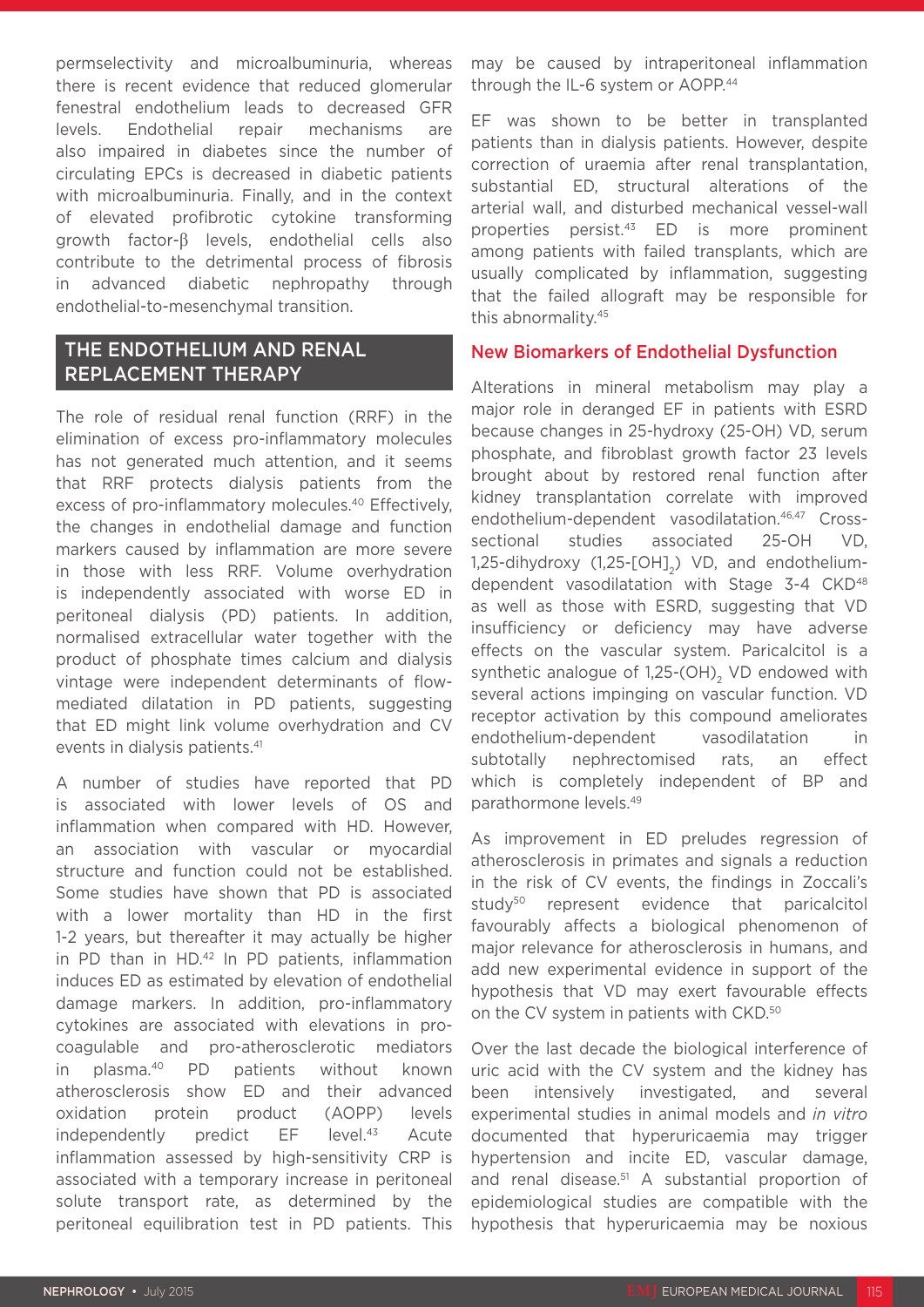to both the CV system and the kidney.<sup>52</sup> However, there are still no well-powered trials testing whether uric acid-lowering interventions may reduce BP or attenuate the risk of adverse CV and renal outcomes.53 Evidence still remains largely insufficient to recommend changes in the current policy of not prescribing uric acid-lowering drugs to individuals with asymptomatic hyperuricaemia.

### **CONCLUSION**

The endothelium plays a major role in vascular tone and metabolic pathways. ED is the first, yet potentially reversible step in the development of atherosclerosis, and its severity has prognostic value for CV events. Therefore, evaluation of ED may have major clinical diagnostic and therapeutic implications. In patients with CKD, many risk factors are strongly interrelated and play a major role in the initiation and progression of vascular complications, leading to the high mortality rate attributable to CVD. Even initial CKD should result in intensive prevention of CV risk since risk of death due to CVD is much higher than that from ESRD.

#### **REFERENCES**

1. Shrestha BM, Haylor J. Biological pathways and potential targets for prevention and therapy of chronic allograft nephropathy. Biomed Res Int. 2014;2014:482438.

2. Pushpakumar SB et al. Folic acid mitigates angiotensin-II-induced blood pressure and renal remodeling. PLoS One. 2013;8(12):e83813.

3. Endemann DH, Schiffrin EL. Endothelial dysfunction. J Am Soc Nephrol. 2004;15(8):1983-92.

4. Lilien MR et al. Endothelial function in pediatric patients on peritoneal dialysis: the need for data. Perit Dial Int. 2005;25Suppl 3:S127-9.

5. Roquer J et al. Endothelial dysfunction, vascular disease and stroke: the ARTICO study. Cerebrovasc Dis. 2009;27Suppl 1:25-37.

6. Lin YL et al. Mesenchymal stem cells ameliorate atherosclerotic lesions via restoring endothelial function. Stem Cells Transl Med. 2015;4(1):44-55.

7. Goligorsky MS. Frontiers in nephrology: viewing the kidney through the heartendothelial dysfunction in chronic kidney disease. J Am Soc Nephrol. 2007;8(11):2833-5.

8. Rabelink TJ et al. Endothelial activation and circulating markers of endothelial activation in kidney disease. Nat Rev Nephrol. 2010;6(6):404-14.

9. Tatematsu S et al. Role of nitric oxideproducing and -degrading pathways in coronary endothelial dysfunction in chronic kidney disease. J Am Soc Nephrol. 2007;18(3):741-9.

10. Kielstein J, Zoccali C. Asymmetric dimethylarginine: a cardiovascular risk factor and a uremic toxin coming of age? Am J Kidney Dis. 2005;46(2):186-202.

11. Zoccali C et al. Plasma concentrations of assymetrical dimethylarginine and mortality in patients with end-stage renal disease: a prospective study. Lancet. 2001;358(9299):2113-4.

12. Mann JF et al; ASCEND Study Group. Avosentan for overt diabetic nephropathy. J Am Soc Nephrol. 2010;21(3):527-35.

13. Kohan DE et al. Regulation of blood pressure and salt homeostasis by endothelin. Physiol Rev. 2011;91(1):1-77.

14. Bonacina F et al. Long pentraxin 3: experimental and clinical relevance in cardiovascular diseases. Mediators Inflamm. 2013;2013:725102.

15. Stenvinkel P et al. Emerging biomarkers for evaluating cardiovascular risk in the chronic disease patient: how do new pieces fit into the uremic puzzle? Clin J Am Soc Nephrol. 2008;3(2):505-21.

16. Brenner C et al. Short-term inhibition of DPP-4 enhances endothelial regeneration after acute arterial injury via enhanced recruitment of circulating progenitor cells. Int J Cardiol. 2014;177(1):266-75.

17. Linden E et al. Endothelial dysfunction in patients with chronic kidney disease results from advanced glycation end products (AGE)-mediated inhibition of endothelial nitric oxide synthase through RAGE activation. Clin J Am Soc Nephrol. 2008;3(3):691-8.

18. Cottone S et al. Oxidative stress, inflammation and cardiovascular disease in chronic renal failure. J Nephrol. 2008;21(2):175-9.

19. Carlström M et al. Superoxide dismutase 1 limits renal microvascular remodeling and attenuates arteriole and blood pressure responses to angiotensin II via modulation of nitric oxide bioavailability. Hypertension. 2010;56(5):907-13.

20. Staiculescu MC et al. The role of reactive oxygen species in microvascular remodeling. Int J Mol Sci. 2014;15(12):23792-835.

21. Antoniades C et al. Altered plasma versus vascular biopterins in human atherosclerosis reveal relationships between endothelial nitric oxide

synthase coupling, endothelial function, and inflammation. Circulation. 2007;116(24):2851-9.

22. Yilmaz MI et al. Soluble TWEAK and PTX3 in nondialysis CKD patients: impact on endothelial dysfunction and cardiovascular outcomes. Clin J Am Soc Nephrol. 2011;6(4):785-92.

23. Stenvinkel P. Inflammation in endstage renal disease - a fire that burns within. Contrib Nephrol. 2005;149:185-99

24. Vanholder R et al; European Uremic Toxin Work Group. A bench to bedside view of uremic toxins. J Am Soc Nephrol. 2008;19(5):863-70.

25. Barreto DV et al; European Uremic Toxin Work Group (EUTox). Plasma interleukin-6 is independently associated with mortality in both hemodialysis and pre-dialysis patients with chronic kidney disease. Kidney Int. 2010;77(6):550-6.

26. Langer H et al. ADAM 15 is an adhesion receptor for platelet GPIIb-IIIa and induces platelet activation. Thromb Haemost. 2005;94(3):555-61.

27. Krenning G et al. Endothelial progenitor cell dysfunction in patients with progressive chronic kidney disease. Am J Physiol Renal Physiol. 2009;296(6): F1314-22.

28. Kwon SM et al. Pivotal role of lnk adaptor protein in endothelial progenitor cell biology for vascular regeneration. Circ Res. 2009;104(8):969-77.

29. Singh AK et al; CHOIR Investigators. Correction of anemia with epoetin alfa in chronic kidney disease. N Engl J Med. 2006;355(20):2085-98.

30. Fouque D et al. A proposed nomenclature and diagnostic criteria for protein-energy wasting in acute and chronic kidney disease. Kidney Int. 2008;73(4):391-8.

31. Trimarchi H et al. Elevated probrain natriuretic peptide, troponin T and malnutrition inflammatory score in